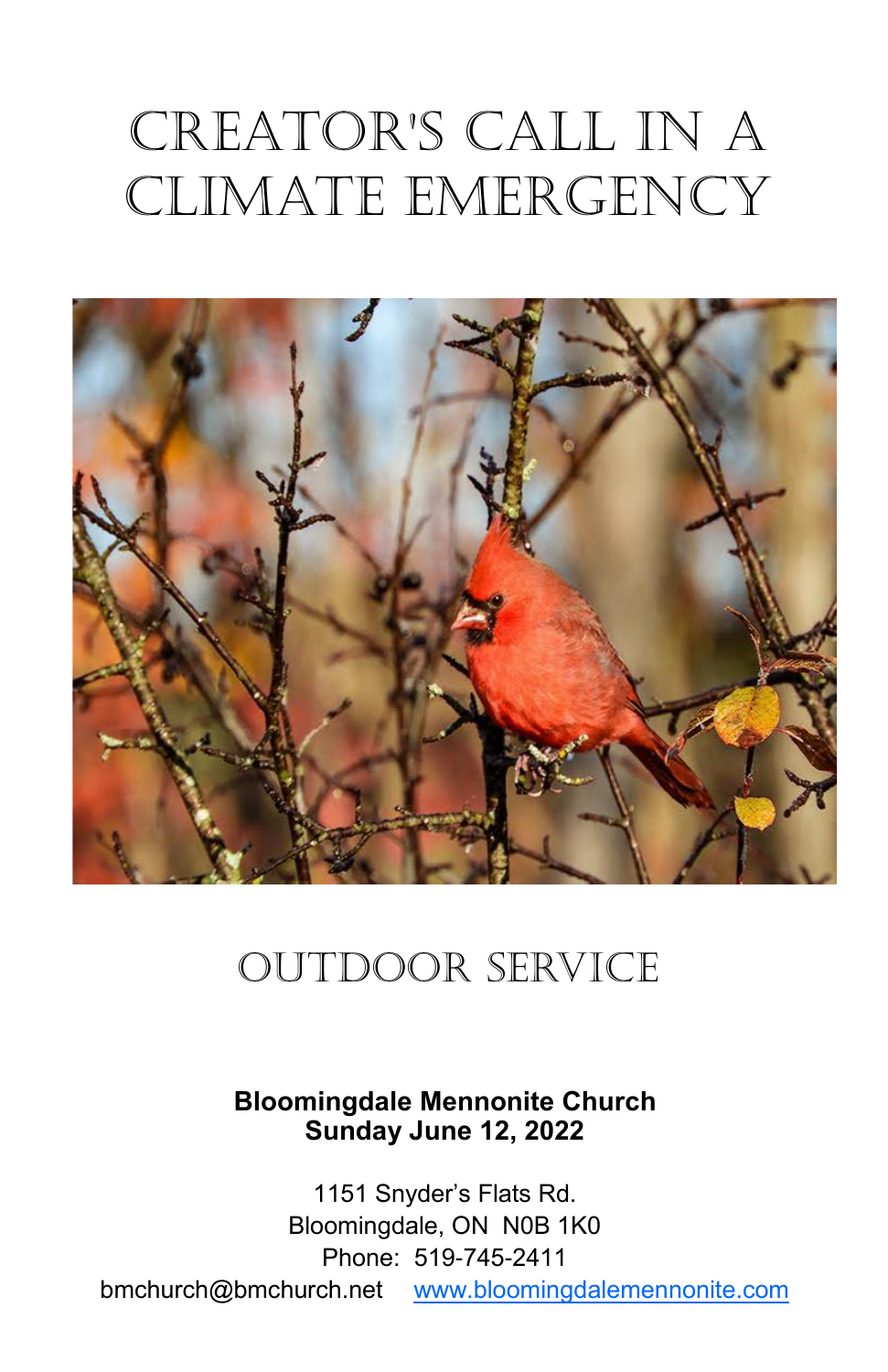# **Creator's Call to Notice & Listen**

# *We Gather…to Pray and to Praise*

Lighting the Christ Candle and Peace Lamp Welcome and Passing the Peace of Christ **Peace be with you. And also with you.** Call to Worship Hymns of Praise VT #180 This is God's Wondrous World VT #175 Planets Humming as They Wander Prayer of Invocation

# *… to Hear God's Voice*

Experiencing the Story

Readers' Theatre

~ Based on Scriptural References from Genesis to Revelation

# Six Directions Prayer (VT #864)

We offer thanksgiving to our Creator, recalling that Christ is the center of creation and our lives as Christians. As we face east, the direction of the rising sun, we offer thanks for the gifts of the tree world and for new beginnings.

#### *Help us to be honest with you and others and to be wise and just in our use of the resources of the earth. We give thanks to you, O God.*

As we face south, where we receive warmth, we offer thanks for the gifts of the animal world and for the call to be humble.

*Enable us to walk good paths, to live as family should, and, with you, to renew the face of the earth. We give thanks to you, O God.* 

As we face west, where we receive teachings of faith, we offer thanks for the gifts of the rock world, and the purifying and fruitful waters.

# *Sustain us and the earth through your Holy Spirit, and give us faith as strong as the rock.*

#### *We give thanks to you, O God.*

As we face north, the direction of wind and snow, we offer thanks for the plant world, and for kindness and wisdom.

*Breathe your strength and endurance into us, and give us wisdom to treat each other with kindness.* 

*We give thanks to you, O God.*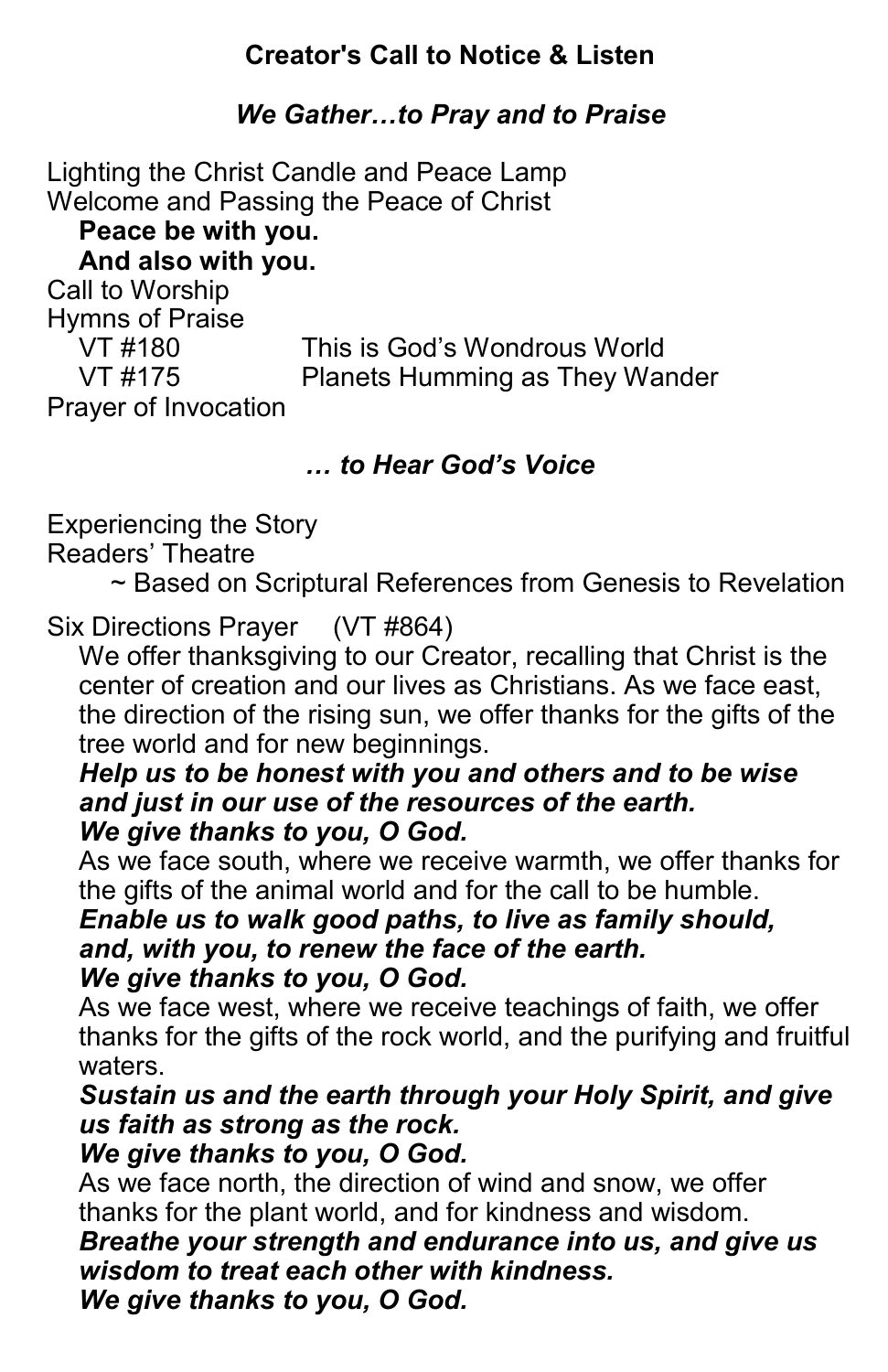As we face center: from above come the unconditional love of God, from the earth comes the gift of life.

*We give thanks for love like the wings of the eagle. We dedicate our lives to you, our Creator and Saviour. As we walk on this earth, may we learn together, and celebrate the way of peace, harmony and tranquility.* 

*We give thanks to you, O God.* 

Sermon

#### *… to Live our Faith*

Hymn of Response

VT #145 Touch the earth lightly Milestone Presentation for Tanner Schwartzentruber *Tanner, may this quilt be a constant reminder of God's grace; Each stitch a sign of God holding you together through the ups and downs of life***.** *The vibrant colours and unique fabrics a sign of God's abundant plans for your future. May this quilt make you feel loved and safe wherever you go, A fabric of security and well-being, sustaining and embracing you your whole life long. Amen.*

Congregational Prayers and Offering

Prayers of Intercession **(Lord, hear our prayer)** Prayers of Thanksgiving **(Thanks be to God)**

#### *… as We Go*

Announcements Hymn of Sending **Benediction** Postlude

VT #838 The Peace of the Earth

Pianist Melodie Klassen Violinist Jaren Klassen Worship Leader **Barb Burkard** Chorister Lois Cressman Reader's Theatre Sarah and Paul Fretz Experiencing the Story Serena Cressman Sermon Zac Klassen Screen Sharing Carol Fehrenbach Sound Booth Craig Fehrenbach

Ushers Gerry Fehrenbach, Paul Fretz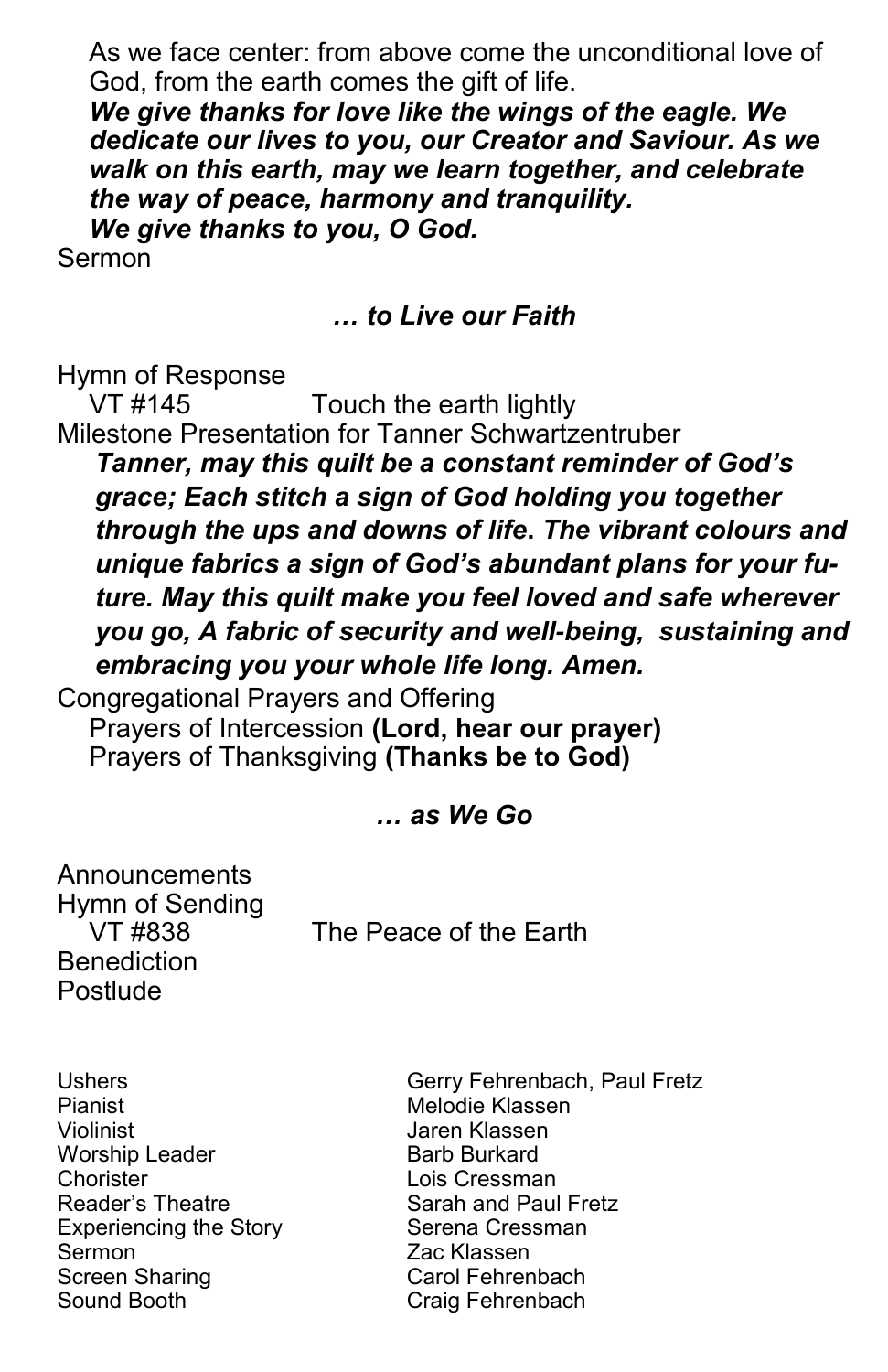# **BMC NEWS**

# **Financial Report:**

We celebrate how we at BMC, serve in God's Kingdom at home, across the street and around the world, through our faith and finances;

| Offerings to date - Jun 5, 2022      | \$26,512 |
|--------------------------------------|----------|
| Required for Budget - Jun 5/22 (est) | \$30,000 |

As usual, you can forward your offerings by e-transfer, by mail or sign up to do Automated Fund Transfers on the 15th of each month. Contact Ron Stevanus (treasurer) by email at [treasurer@bmchurch.net](mailto:treasurer@bmchurch.net) or by phone at 519-886-6195 for more information. Thank you and stay safe as always.

- •**Pentecost Giving Opportunity – Mennonite World Conference -- MWC Assembly** takes place in Indonesia in early July and due to Covid, they have capped in-person attendance at 1,250 and so are facing a shortfall. Mennonite Church Canada has contributed \$50,000 and is inviting congregations to also contribute. BMC will accept **gifts designated for MWC until June 20th which Ron** will then forward. Or, to donate directly to MWC Assembly Fund, go to <https://mwc-cmm.org/donate-now> .
- •**Experience MWC Assembly Virtually!** PLUS we are invited to engage with the up-coming assembly by attending on-line! Watch parties are encouraged: "With most people participating virtually (in-person attendance is capped at 1,250 people), we are encouraging those who remain at home to experience the assembly in community, rather than alone at one's computer." For more information on this dynamic virtual experience opportunity, click here: [Join from here, \(mwc-cmm.org\)!](https://mwc-cmm.org/civicrm/mailing/view?reset=1&id=1166&cid=54179&cs=b8e510823fb9e201a7c2eb933b075298_1649437465_360) Assembly theme is *Following Jesus together across barriers.*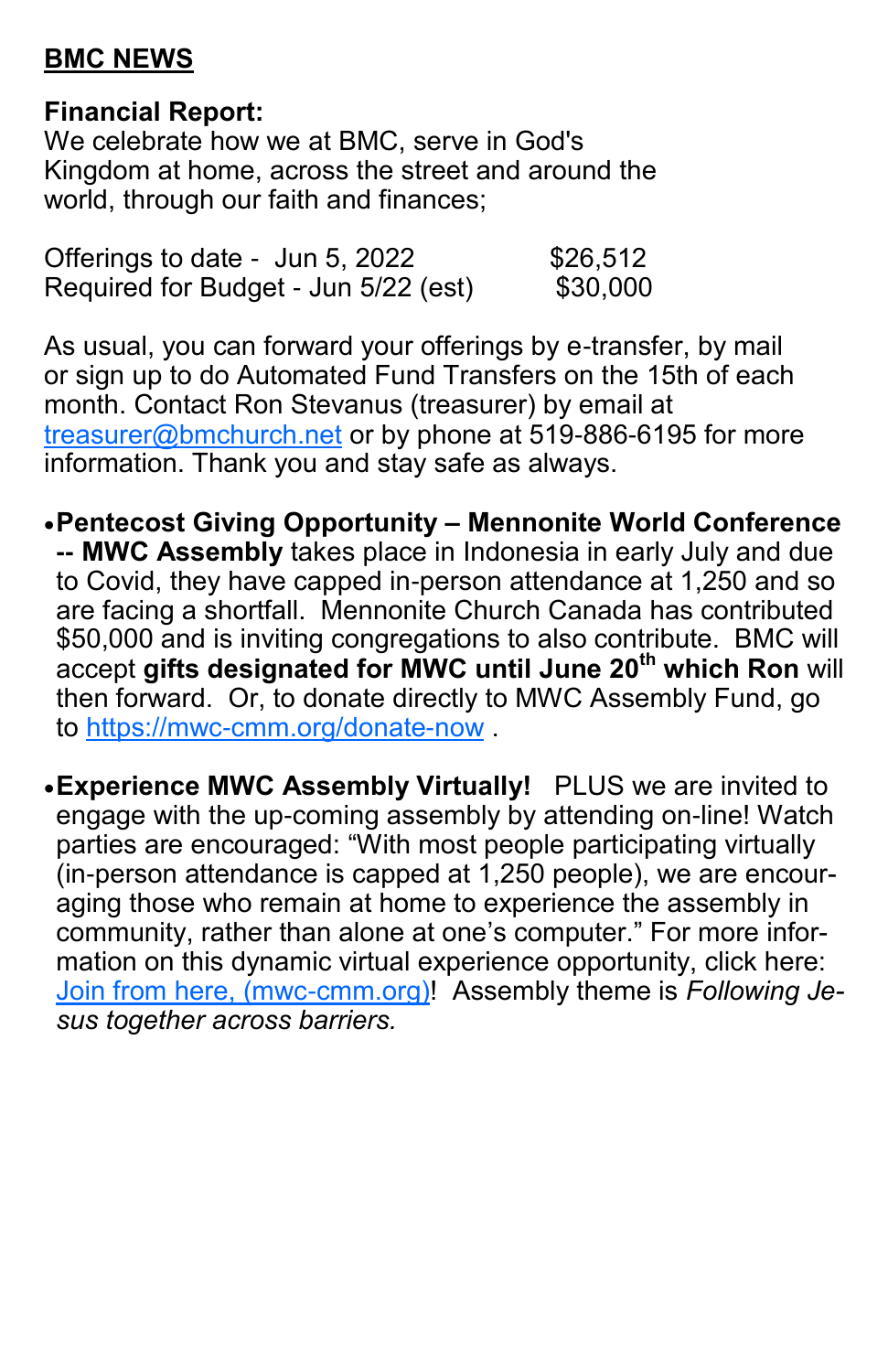# **BEYOND OURSELVES**

- •**Join the MCC Team!** To learn more about current postings and to apply, go to [mcco.ca/serve](https://mennonitecentralcommittee.cmail19.com/t/i-l-cdylkyk-tyiuhytuuk-d/)
- •**Reclaiming Beauty**  volunteers needed Thrifting, crafting and connecting...if you enjoy these activities, this opportunity might be for you! Reclaiming Beauty is a pilot project of MCC's poverty program. It's an upcycling initiative for program participants delivered through a series of workshops taking what was discarded and rejected, and turning it into something treasured and cherished. Our next **series is happening in New Hamburg from May to July** and we are in need of a volunteer, to assist with facilitating the workshops. Could it be you? Email Rachel Morton at [rachelmorton@mcco.ca](mailto:rachelmorton@mcco.ca) to learn more
- •**Hidden Acres Mennonite Camp** is hosting its **55th Chicken BBQ and Pie Auction** on **June 14, 2022.** Both eat in and take out options available this year. Visit [www.hiddenacres.ca](http://www.hiddenacres.ca/) for details and to purchase your tickets. See poster on bulletin board.
- •**MEDA Breakfast- Thursday, June 16th, 7:30am - 9:00am,**  Hampton Inn & Suites | Berlin 1, \$25 for adults, \$15 for students, payable online or at the door.
- •**Gathering 2022** virtual registration open *We Declare: what we have seen and heard* in Edmonton, Alberta, from **July 29 to Aug. 1** will be available to virtual participants across Mennonite Church Canada's nationwide community of faith. [Register for in](https://mcec.us20.list-manage.com/track/click?u=148d8aa0248ccb8acc31f00a2&id=27e4b4c7af&e=7cf3365c41)[person and virtual Gathering 2022 now.](https://mcec.us20.list-manage.com/track/click?u=148d8aa0248ccb8acc31f00a2&id=27e4b4c7af&e=7cf3365c41)
- •Come to **Hidden Acres Mennonite Camp for our Family Camping Weekend on July 1-3.** Visit [www.hiddenacres.ca](http://www.hiddenacres.ca) or contact the camp for more details (519-625-8602 - [in](mailto:info@hiddenacres.ca)[fo@hiddenacres.ca](mailto:info@hiddenacres.ca)